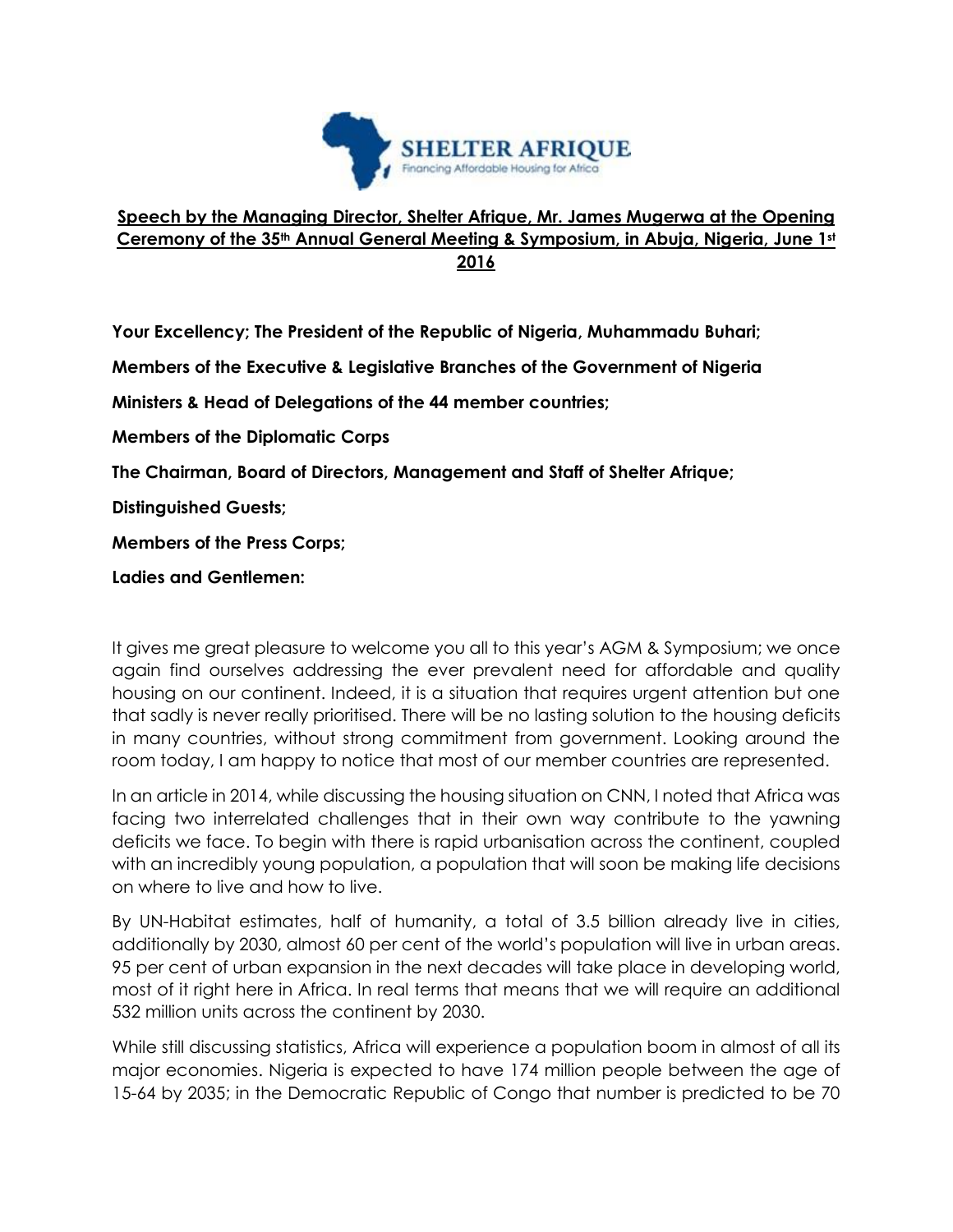million, in Kenya that number is 45 million and in South Africa that number is 40 million. Everywhere on the continent is expected to swell in numbers in the next two decades according to a UN-Habitat State of the World Cities Report.

It is no secret that there are huge housing deficits across the continent, in Nigeria alone it is estimated at a whopping 17 million units and could be more once current data is made available. In nearby Ghana an estimated 170,000 housing units are required every year over the next 10 years. The recently concluded 2013 Housing Survey by the Ministry of Lands and Housing in Kenya doesn't fare any better with the deficit estimated at 2 million houses over the next 10 years. These estimates however assume that the population will remain static, and from what we can see, it will not.

Our approach so far has not worked, the approach that believes if we have people trooping to and staying in our urban centres then it must be that we have created the jobs to attract and sustain them. Quite often this is not the case and all these statistics and numbers have very real and clear implication for housing and they paint a very simple picture: on the one hand you have a young and vibrant workforce coming into its own against the backdrop of too few houses, on the other hand you have droves of new city dwellers who cannot afford or find decent affordable housing, creating new slums. According to UN Habitat estimates 828 million people live in slums today and the number keeps rising- these are the people we turn our attention to today, the urban poor.

**Ladies and Gentlemen**, I realise that some of you in the audience today have come as observers and may not be familiar with Shelter Afrique; Shelter Afrique is a Pan-African Finance Institution exclusively supporting the development of affordable housing and construction in Africa. We were formed over 30 years ago by the African Development Bank and African member states, today we have 44 member countries, most of whom are represented here today.

Our objective when we were created over three decades ago has not changed; The objective of providing affordable and quality housing to all, and it is why we have offered the theme of "Housing Africa's Low Income Population". The challenge now is, and indeed has always been, how to create decent, affordable housing for all while also battling with unprecedented urbanisation rates.

Ultimately this will be the housing challenge for government in most countries in Africa, whether it be in Abuja, Lusaka, Nairobi, Abidjan, Rabat or Kinshasa, the challenges are similar. It is why we have made sure that the themes of our symposium are relatable across the years, last year we challenged you on *Rental Housing* and the year before it was on *Alternative Building Materials*; in the end the aim is still bridge the deficits but we believe that there are many roads that lead to that objective.

I am happy to inform you that as we continue in our quest to deliver on that objective, we have also created new systems and drafted and put into operation a new strategy. Our new focus will be on *RECONSOLIDATION, GROWTH DIVERSIFICATION AND SOCIAL IMPACT AND RELEVANCE,* more of which will no doubt filter through as we discuss more during this week of activities. But we must report that the new strategy is already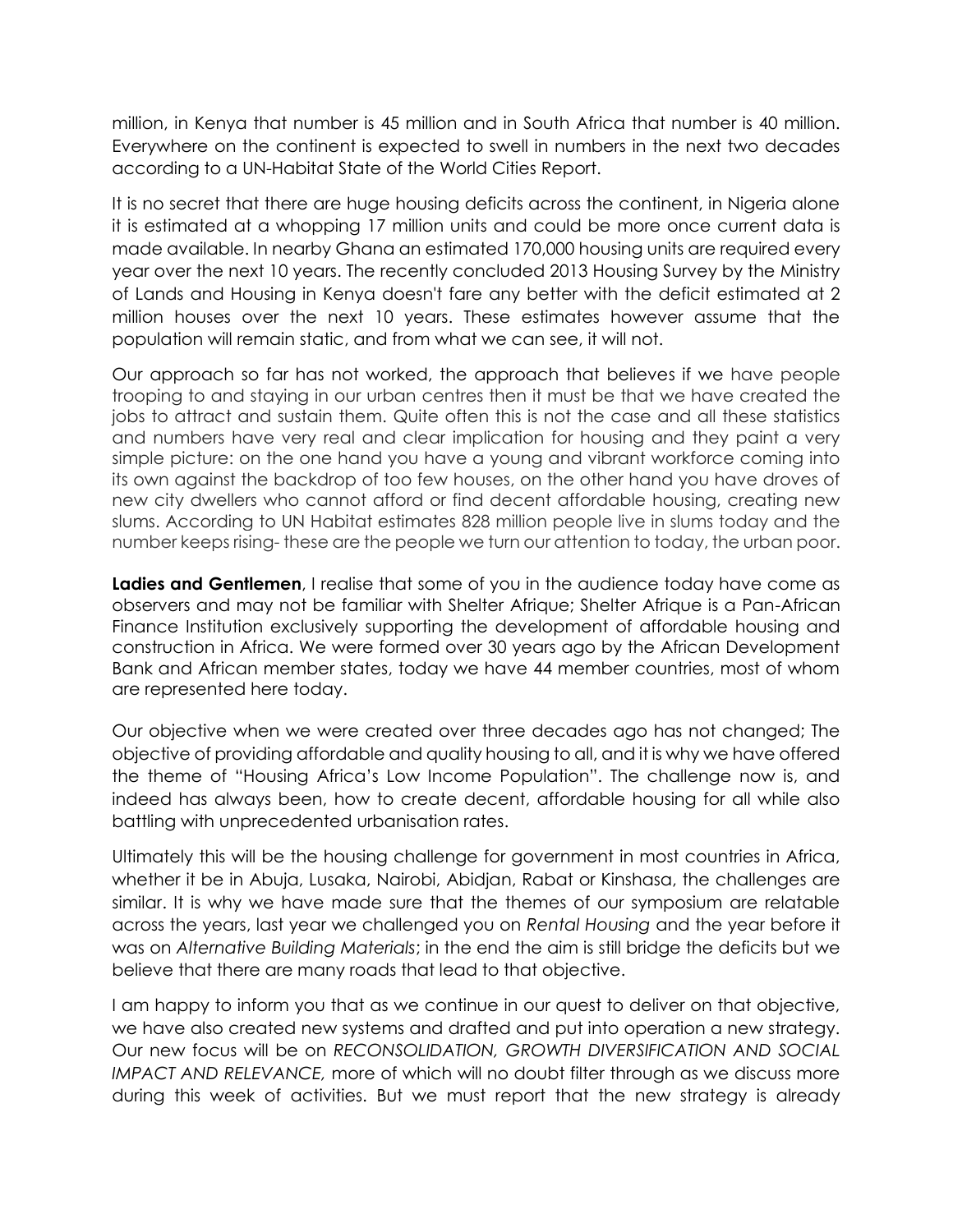beginning to bear fruit, in 2015 an estimated 1773 houses were financed by new approvals, additionally we also created 1164 mortgages from new approvals and lines of credit, if the trend continues, over the new strategy cycle, Shelter Afrique will produce at least 10683 houses and 6984 mortgages.

**Ladies and Gentlemen**, we would like to thank the government of Nigeria for graciously choosing to host this year's AGM & Symposium, indeed Nigeria continues to play an active role in Shelter Afrique and indeed on the continent as Africa largest economy. We must also admit we have a special relationship with Nigeria, from 2005-2010, we financed and commissioned projects worth over \$50M dollars, some notable projects among them being the Adiva Plainfields which included the development of 376 units of different types houses and 251 serviced plots. We have also worked closely with the Akwa Ibom State government to deliver the Uyo Housing Project, which is now known as Shelter Afrique Estate. We also have a history of bolstering staff housing programs and supporting saving socieities, notably we have worked with the Chevron Employees Cooperative Limited extending a line of credit worth \$1.5m dollars; The Africa-Re Cooperative Society extending an amount of \$1.8m dollars and the Abbey Building Society for \$5M dollars.

By our estimates, at the end of tenor for all our lines of credit, our financing would have created about 30000 thousand construction jobs in Nigeria alone. To further identify with and explore the potential of the Nigerian market, in 2014 we decided to regionalise our operations, Nigeria was the obvious choice and we set up a regional office here in Abuja. In the time since, we have approved \$30M in lines of credit, project finance and equity investments.

Chief among them is our participation in the Nigeria Mortgage Refinance Company, the NMRC a finance liquidity company established by the Federal Government of Nigeria in January 2014. In support of the NMRC, Shelter Afrique sits on the Board of the Company sharing its knowledge and insight gained from founding and establishing the only other two refinance corporations in Sub-Saharan Africa, the Tanzania Mortgage Refinance Company (TMRC) in Dar-es-Salaam Tanzania and *La Caisse Régionale de Refinancement Hypothécaire* (CRRH-UEMOA) in Lome, Togo.

We also enjoy strong relationships with the Federal Ministry of Power, Works and Housing, Real Estate Developers Association of Nigeria, both of whom, have played a large part in making this event happen, we also count Lefarge, Aso Savings & Loans, Fortis Microfinance, Wema Bank and Nigerian Police Force as partners. In fact, we recently jointly broke ground with the Nigerian Police Force and the UN Habitat on a 1004 housing project here in Abuja.

Additionally, I am happy to announce the recent signing of a \$9.1m dollars facility to Afro Asia Shelters International for 300 Units & related infrastructures in Jibi, Niger State. We view this as a hallmark project, precisely because the end product will be delivered to members of the the Trade Union Congress. From our experience these projects are the most effective in delivering access and value to those who are most in need of housing